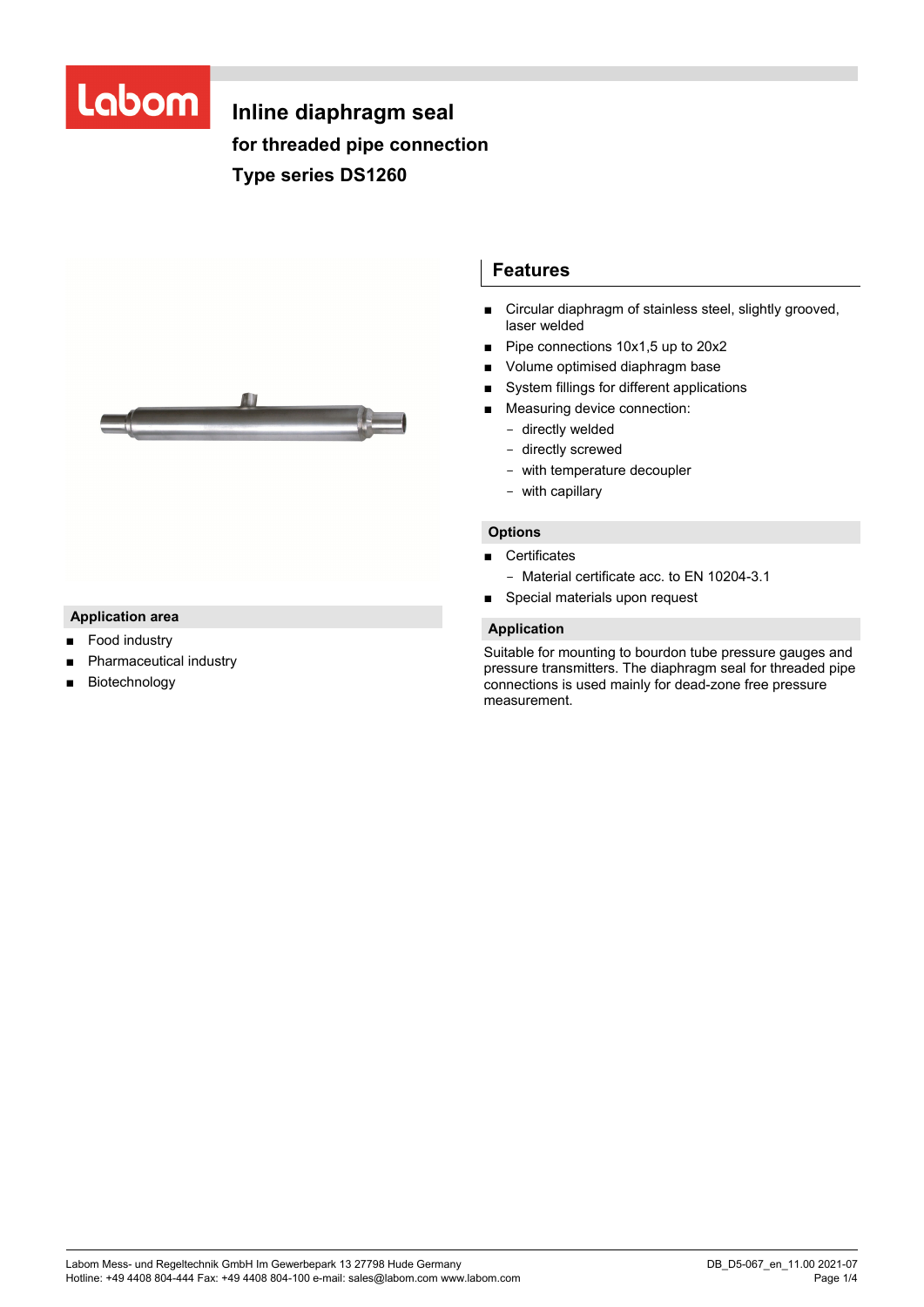## **Technical data**

#### **Constructional design**

| Basic body:                              | Volume reduced diaphragm base<br>Material:<br>stainless steel mat.-no. 1.4404/1.4435<br>(316L)                                                              | See order details.<br>Material stainless steel mat.-no. 1.4301 (304)                                                                                                                    |
|------------------------------------------|-------------------------------------------------------------------------------------------------------------------------------------------------------------|-----------------------------------------------------------------------------------------------------------------------------------------------------------------------------------------|
|                                          |                                                                                                                                                             | <b>System filling</b>                                                                                                                                                                   |
| Diaphragm:                               | Inline diaphragm                                                                                                                                            | See order details; further upon request.                                                                                                                                                |
| Material wetted<br>parts:                | Diaphragm:<br>See order details                                                                                                                             | Further details about pressure transmission fluids see gen-<br>eral technical information TA 038.                                                                                       |
|                                          | Basic body:                                                                                                                                                 | <b>Temperature error</b><br>In order to optimise the system we provide a detailed error<br>calculation upon request.                                                                    |
|                                          | Stainless steel mat -no. 1.4404/1.4435<br>(316L)                                                                                                            |                                                                                                                                                                                         |
| <b>Process connection</b>                |                                                                                                                                                             | Weight                                                                                                                                                                                  |
| Design:                                  | DN 15, directly welded to pipe or connec-<br>tion to Swagelok- oder Ermeto screwing.                                                                        | With measuring device connection G1/4 approx. 1.0 kg                                                                                                                                    |
| Nominal pres-<br>sure,<br>Nominal width: | See order details.                                                                                                                                          | Further information about diaphragm seals see general<br>technical information TA_031.<br>Flame arrester MF21xx for connection of measuring<br>devices to zone 0 see data sheet D6-025. |
|                                          | Nominal pressure stages as per order<br>details correspond with the threaded pipe<br>connections per EN 10305-1. Maximum<br>nominal pressure stage: PN 250. |                                                                                                                                                                                         |
|                                          | The nominal pressure stage of the pipe<br>connection has to be observed.                                                                                    |                                                                                                                                                                                         |

**Measuring device connection** 

Sealing are not included in the scope of delivery.

## **Measuring device connection**

#### directly welded directly screwed capillary temperature decoupler welded Code: B40 /B50. Code: A400 Code: A301 Code: A101 screwed Code: B21./B12.. connection per connection **DIN EN 837-1** welded/screwed per DIN EN 837-1 connection per pressure gauge or **DIN EN 837-1** prepared for pressure transmitter wall bracket see data sheet no. D6-032 ╈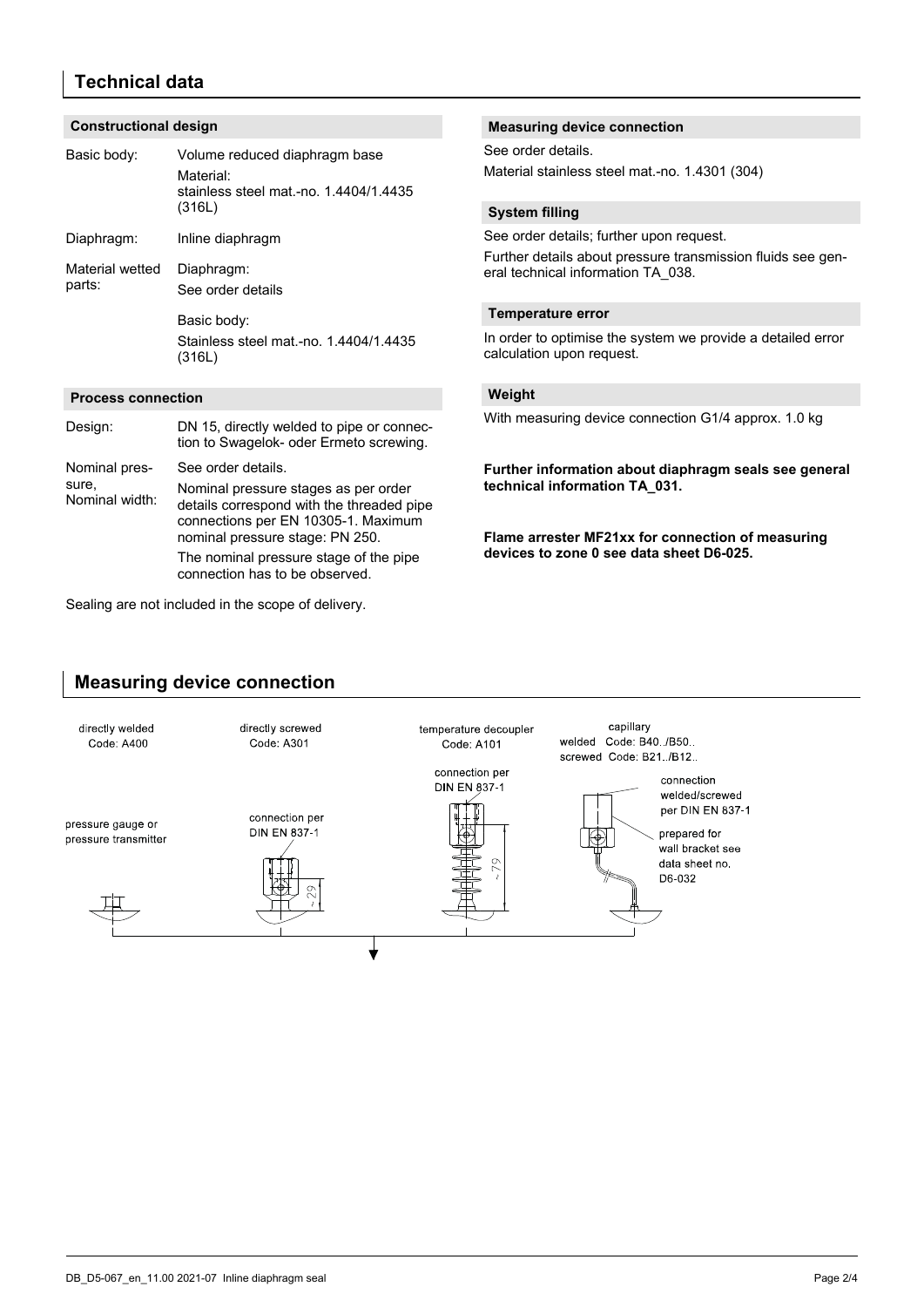## **Dimensions**

pipe connection 18x1,5 [S66]



various sizes of pipe connections available



37

 $\frac{301}{2}$ 

pipe connection 12x1,5<br>Code: S58



pipe connection 14x2<br>Code: S60



pipe connection 18x2<br>Code: S67

 $\frac{\Phi}{\Phi}$ 

 $\phi$  7



pipe connection 20x2<br>Code: S70